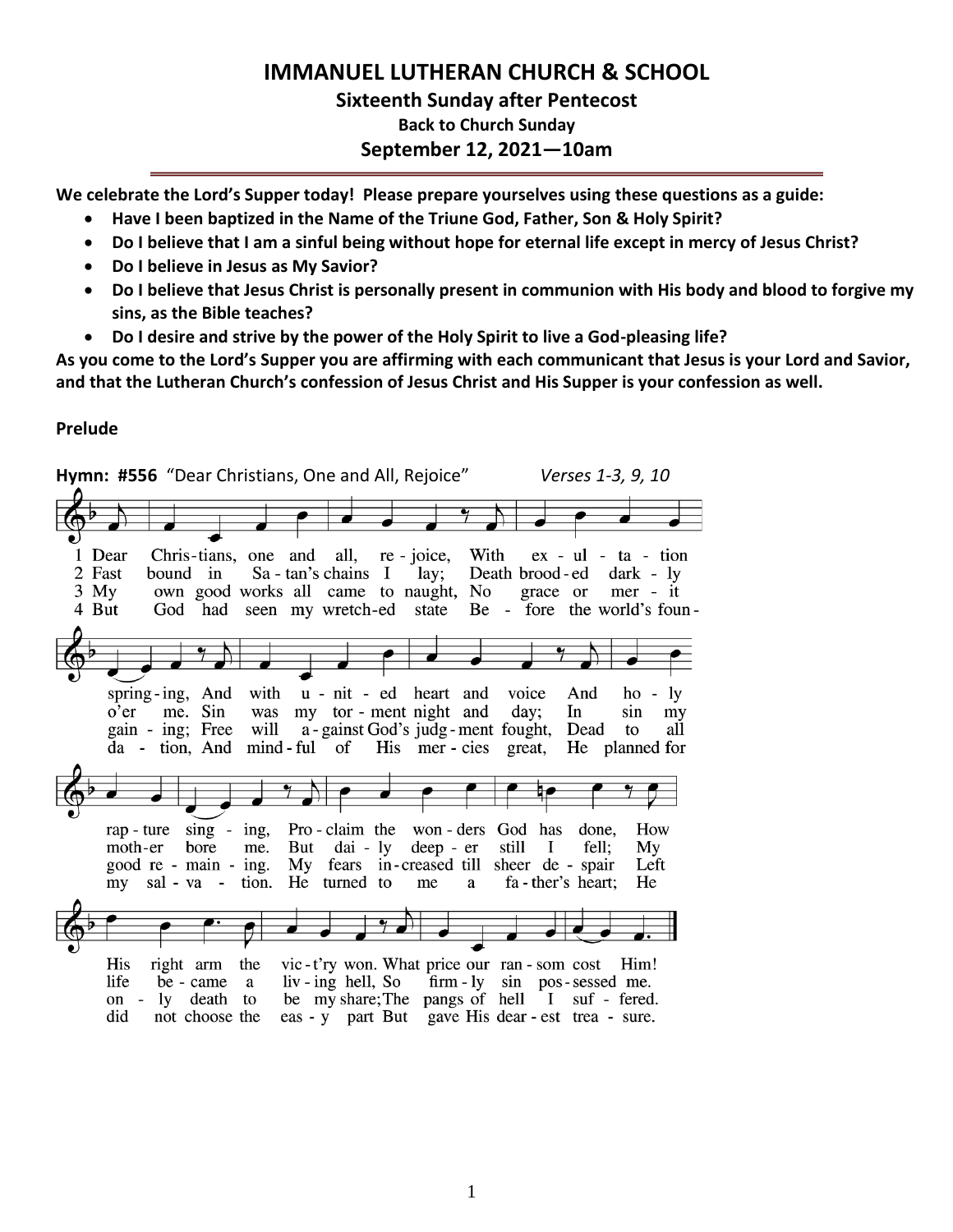9 "Now to My Father I depart, From earth to heav'n ascending, And, heav'nly wisdom to impart, The Holy Spirit sending; In trouble He will comfort you And teach you always to be true And into truth shall guide you.

10 "What I on earth have done and taught Guide all your life and teaching; So shall the kingdom's work be wrought And honored in your preaching. But watch lest foes with base alloy The heav'nly treasure should destroy; This final word I leave you."

Text and tune: Public domain

### **The Invocation** *Matthew 28:19*

Pastor: In the name of the Father, and of the Son, and of the Holy Spirit.

♪ **People: Amen.**

## **The Confession of Sins**

- P: Beloved in the Lord! Let us draw near with a true heart and confess our sins unto God, our Father, beseeching Him in the name of our Lord Jesus Christ to grant us forgiveness.
- P: Our help is in the name of the Lord.
- **C: Who made heaven and earth.**
- P: I said, I will confess my transgressions unto the Lord.
- **C: And You forgave the iniquity of my sin.**
- P: O almighty God, merciful Father,
- **All: I, a poor miserable sinner, confess unto You all my sins and iniquities with which I have ever offended You and justly deserve Your temporal and eternal punishment. But I am heartily sorry for them and sincerely repent of them, and I pray You of Your boundless mercy and for the sake of the holy, innocent, bitter, sufferings and death of Your beloved Son, Jesus Christ, to be gracious and merciful to me, a poor sinful being**

### **The Word of Absolution**

- P: Upon this your confession, I, by virtue of my office, as a called and ordained servant of the Word, announce the grace of God unto all of you, and in the stead and by the command of my Lord Jesus Christ, I forgive you all your sins in the name of the Father and of the Son and of the Holy Spirit.
- **C: Amen.**

### **Introit**

- P: Be strong, and let your heart take courage, all you who wait for the Lord! But I trust in You, O Lord; I say, "You are my God." My times are in Your hand; rescue me from the hand of my enemies and from my persecutors! Make Your face shine on Your servant; save me in Your steadfast love!
- **All: Glory be to the Father and to the Son and to the Holy Ghost; as it was in the beginning, is now and ever shall be, world without end. Amen.**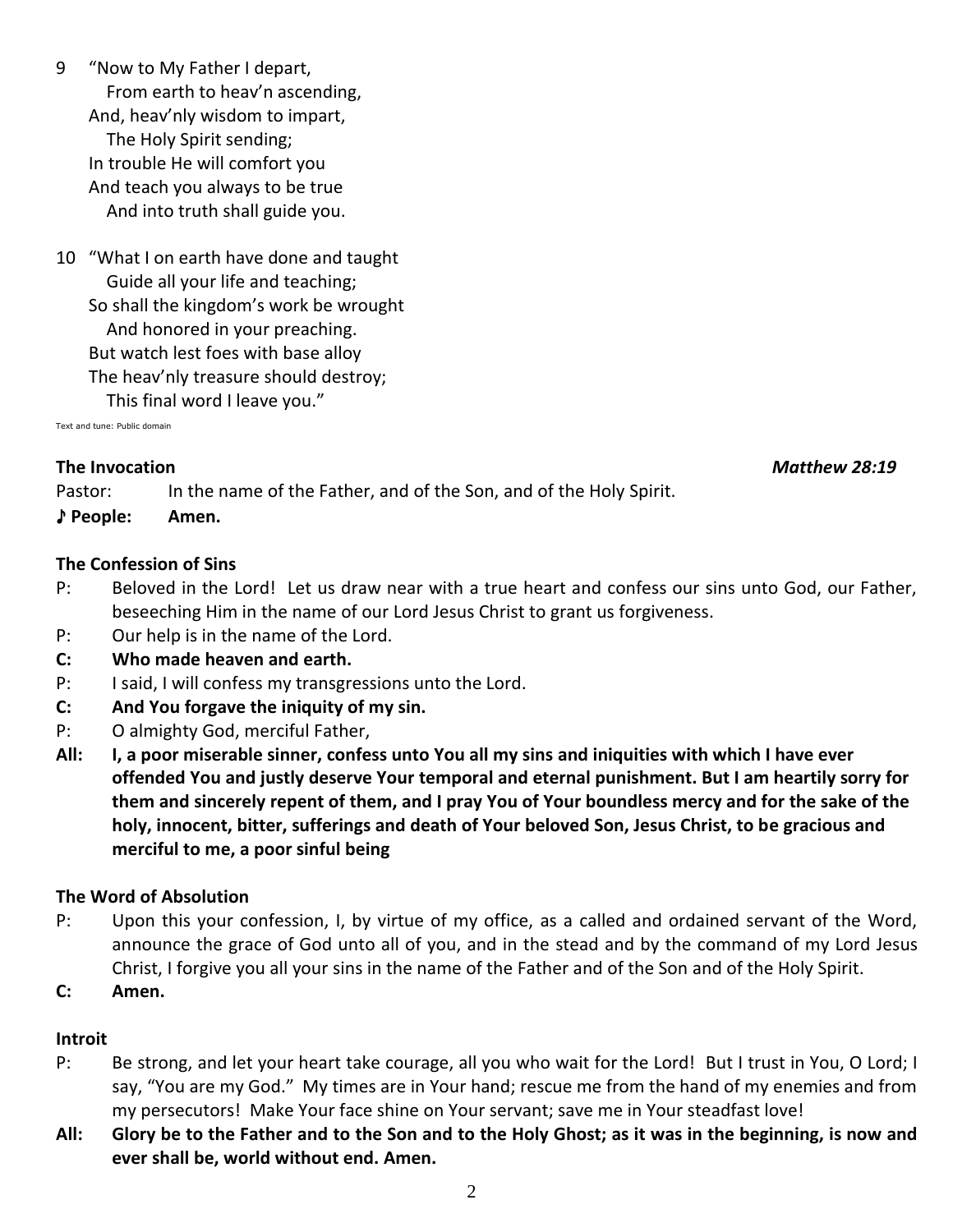### **The Kyrie**

### **C: Lord, have mercy upon us. Christ, have mercy upon us. Lord, have mercy upon us.**

**The Gloria in Excelsis** 

- P: Glory be to God on high:
- **C: And on earth peace, good will toward men. We praise Thee, we bless Thee, we worship Thee, we glorify Thee, we give thanks to Thee for Thy great glory. O Lord God, heav'nly King, God the Father Almighty. O Lord, The only-begotten Son, Jesus Christ; O Lord God, Lamb of God, Son of the Father, that takest away the sin of the world, have mercy upon us. Thou that takest away the sin of the world, receive our prayer. Thou that sittest at the right hand of God the Father, have mercy upon us. For Thou only art holy; Thou only art the Lord. Thou only, O Christ, with the Holy Ghost, art most high in the glory of God the Father. Amen.**

### **The Salutation**

Pastor: The Lord be with you. **People: And with Thy Spirit.**

### **The Collect for The Day**

Pastor: Let us pray:

**People: Lord Jesus Christ, our support and defense in every need, continue to preserve Your Church in safety, govern her by Your goodness, and bless her with Your peace; for You live and reign with the Father and the Holy Spirit, one God, now and forever.**

**People: Amen.**

### **The Old Testament Reading –** Isaiah 50:4-10

<sup>4</sup> The Lord Gop has given me the tongue of those who are taught, that I may know how to sustain with a word him who is weary. Morning by morning he awakens; he awakens my ear to hear as those who are taught.

<sup>5</sup> The Lord Gob has opened my ear, and I was not rebellious; I turned not backward.

<sup>6</sup>I gave my back to those who strike, and my cheeks to those who pull out the beard; I hid not my face from disgrace and spitting.

<sup>7</sup> But the Lord Gop helps me; therefore I have not been disgraced; therefore I have set my face like a flint, and I know that I shall not be put to shame.

 $8$ He who vindicates me is near. Who will contend with me? Let us stand up together. Who is my adversary? Let him come near to me.

 $9$  Behold, the Lord Gop helps me; who will declare me guilty? Behold, all of them will wear out like a garment; the moth will eat them up.

 $10$  Who among you fears the LORD and obeys the voice of his servant? Let him who walks in darkness and has no light trust in the name of the LORD and rely on his God.

Pastor: This is the Word of the Lord.

**People: Thanks be to God.**

### **The Gradual**

**All: Fear the Lord, you His saints, for those who fear Him lack nothing! Many are the afflictions of the righteous, but the Lord delivers him out of them all.**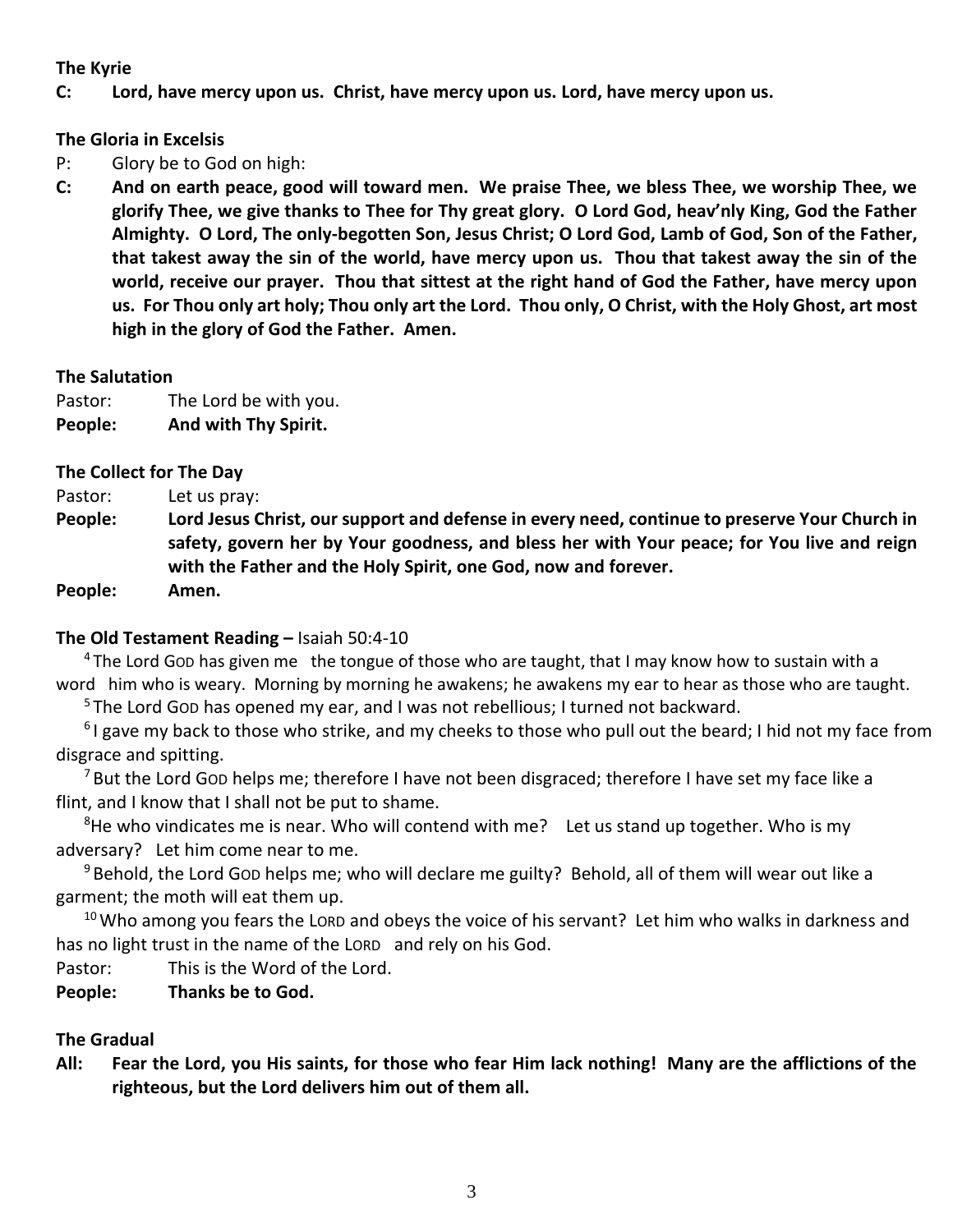### **Epistle Reading –** James 3:1-12

 $1$ Not many of you should become teachers, my brothers, for you know that we who teach will be judged with greater strictness.

 $2$  For we all stumble in many ways. And if anyone does not stumble in what he says, he is a perfect man, able also to bridle his whole body.

 $3$  If we put bits into the mouths of horses so that they obey us, we guide their whole bodies as well.

<sup>4</sup> Look at the ships also: though they are so large and are driven by strong winds, they are guided by a very small rudder wherever the will of the pilot directs.

<sup>5</sup> So also the tongue is a small member, yet it boasts of great things. How great a forest is set ablaze by such a small fire!

 $6$ And the tongue is a fire, a world of unrighteousness. The tongue is set among our members, staining the whole body, setting on fire the entire course of life, and set on fire by hell.

 $7$  For every kind of beast and bird, of reptile and sea creature, can be tamed and has been tamed by mankind, <sup>8</sup> but no human being can tame the tongue. It is a restless evil, full of deadly poison.

<sup>9</sup> With it we bless our Lord and Father, and with it we curse people who are made in the likeness of God.

 $10$  From the same mouth come blessing and cursing. My brothers, these things ought not to be so.

 $11$  Does a spring pour forth from the same opening both fresh and salt water?

 $12$  Can a fig tree, my brothers, bear olives, or a grapevine produce figs? Neither can a salt pond yield fresh water.

Pastor: This is the Word of the Lord.

## **People: Thanks be to God.**

### **Alleluia and Verse**

**All:** Alleluia. Alleluia. Alleluia. Alleluia. Alleluia. Alleluia.

**Special Music:** "Sharing the Love, Joy and Peace of Jesus" *Choir* 

### **The Gospel**

Pastor: The Holy Gospel is written in the  $9<sup>th</sup>$  chapter of St. Mark beginning at the 14<sup>th</sup> verse.

### ♪ **People: Glory be to Thee, O Lord!**

 $14$  And when they came to the disciples, they saw a great crowd around them, and scribes arguing with them.

 $15$  And immediately all the crowd, when they saw him, were greatly amazed and ran up to him and greeted him.

 $16$  And he asked them, "What are you arguing about with them?"

 $17$  And someone from the crowd answered him, "Teacher, I brought my son to you, for he has a spirit that makes him mute.

 $18$  And whenever it seizes him, it throws him down, and he foams and grinds his teeth and becomes rigid. So I asked your disciples to cast it out, and they were not able."

 $19$  And he answered them, "O faithless generation, how long am I to be with you? How long am I to bear with you? Bring him to me."

 $20$  And they brought the boy to him. And when the spirit saw him, immediately it convulsed the boy, and he fell on the ground and rolled about, foaming at the mouth.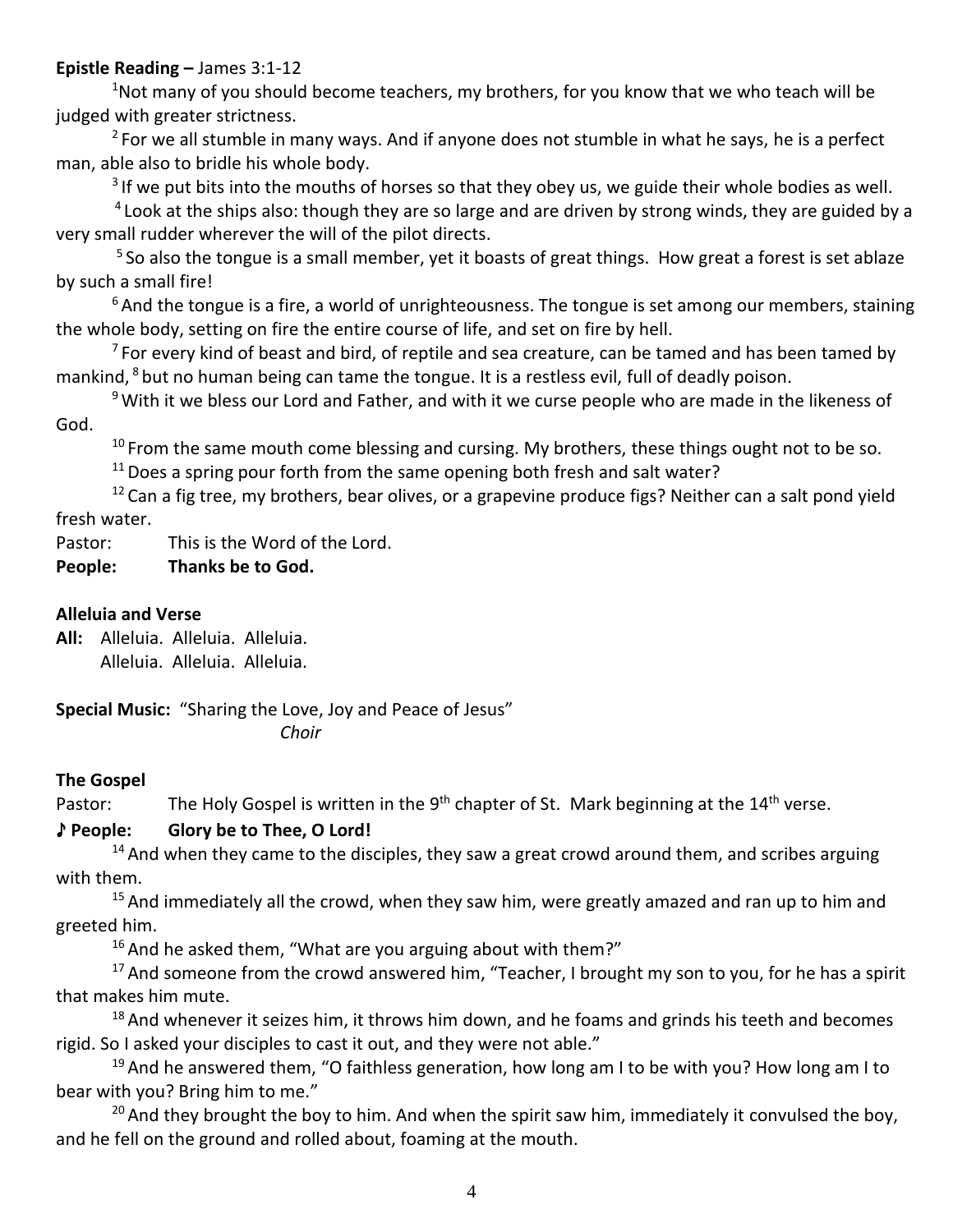$21$  And Jesus asked his father, "How long has this been happening to him?" And he said, "From childhood.

 $22$  And it has often cast him into fire and into water, to destroy him. But if you can do anything, have compassion on us and help us."

 $23$  And Jesus said to him, "'If you can'! All things are possible for one who believes."

 $24$  Immediately the father of the child cried out and said, "I believe; help my unbelief!"

 $25$  And when Jesus saw that a crowd came running together, he rebuked the unclean spirit, saying to it, "You mute and deaf spirit, I command you, come out of him and never enter him again."

 $26$  And after crying out and convulsing him terribly, it came out, and the boy was like a corpse, so that most of them said, "He is dead."

 $27$  But Jesus took him by the hand and lifted him up, and he arose.

 $28$  And when he had entered the house, his disciples asked him privately, "Why could we not cast it out?"

 $29$  And he said to them, "This kind cannot be driven out by anything but prayer."

Pastor: This is the Gospel of our Lord.

♪ **People: Praise be to Thee, O Christ!**

# **The Nicene Creed**

**All: I believe in one God, the Father almighty, maker of heaven and earth and of all things visible and invisible. And in one Lord Jesus Christ, the only-begotten Son of God, begotten of his Father before all worlds, God of God, Light of Light, very God of very God, begotten, not made, being of one substance with the Father, by whom all things were made; who for us men and for our salvation came down from heaven and was incarnate by the Holy Spirit of the virgin Mary and was made man; and was crucified also for us under Pontius Pilate. He suffered and was buried. And the third day He rose again according to the Scriptures and ascended into heaven and sits at the right hand of the Father. And He will come again with glory to judge both the living and the dead, whose kingdom will have no end. And I believe in the Holy Spirit, the Lord and giver of life, who proceeds from the Father and the Son, who with the Father and the Son together is worshiped and glorified, who spoke by the prophets. And I believe in one holy Christian and apostolic Church, I acknowledge one Baptism for the remission of sins, and I look for the resurrection of the dead and the life of the world to come. Amen.**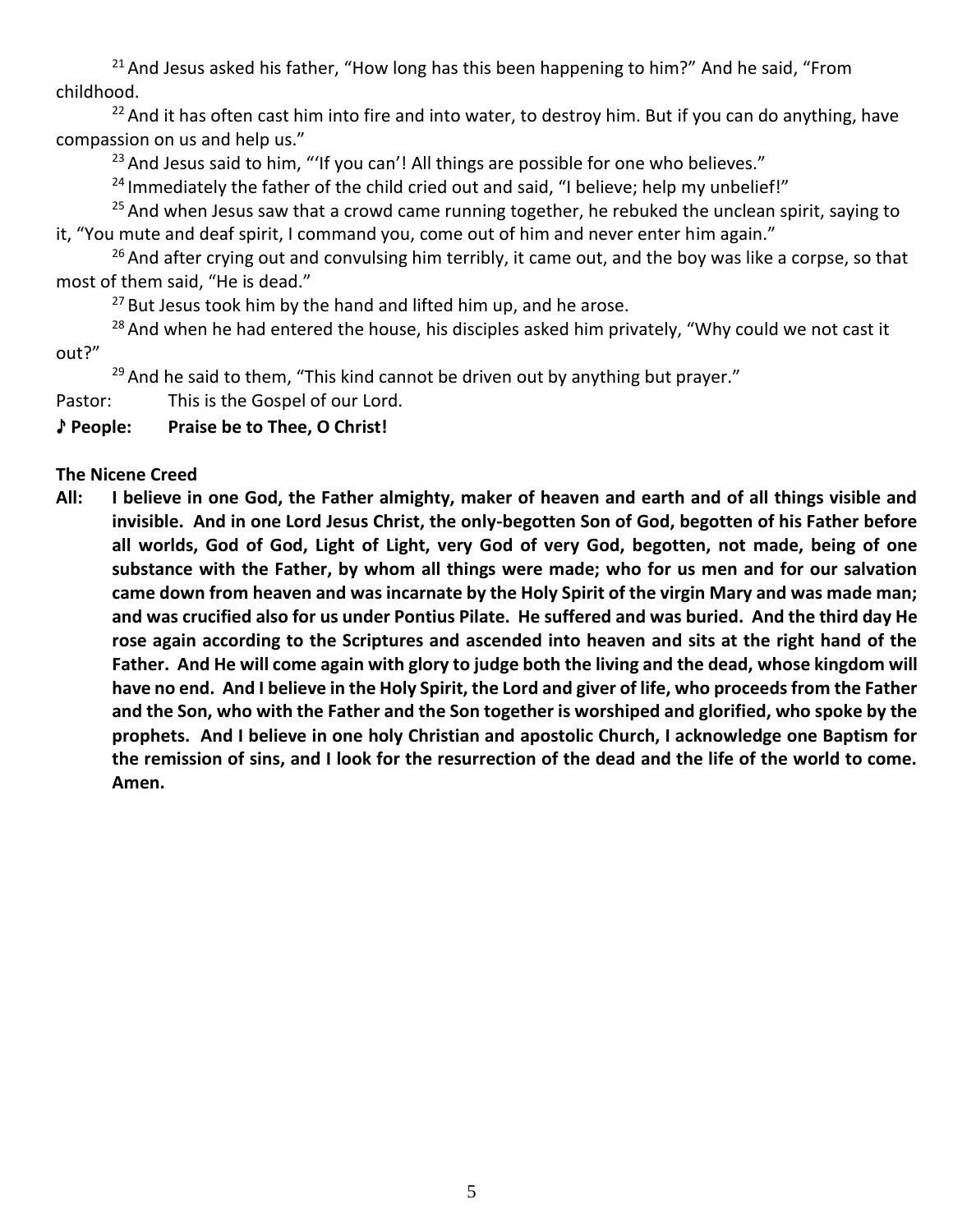**Hymn #686** "Come, Thou Fount of Every Blessing" of 1 Come, Thou Fount  $ev - *ry*$ bless - ing, Tune my heart to 2 Here I raise my  $Eb - en - e - zer$ , Hith - er by Thy I'm con -3 Oh, how  $debt - or$  $Dai - ly$ to grace great a 4 Oh, that day when freed from sin - ning.  $\bf{I}$ shall see Thy sing Thy grace; **Streams** of mer - cy, nev er  $ceas - ing$ , help I've come; And  $\bf{I}$ hope, by Thy good plea - sure, strained to be; Let that grace now like fet - ter  $\rm{a}$ the blood - washed lin - en,  $love - ly$ face; Clothed then  $in$ praise. While the Call for songs of loud - est of hope end - less sus sought me when a Safe - ly to ar - rive at home. Je -Bind my wan-d'ring heart to Thee: Prone to wan - der, Lord, I How I'll sing Thy won-drous grace! Come, my Lord, no long - er Fills with Teach my heart and love, me glo ry  $10<sub>Y</sub>$ strang -  $er$ , Wan - d'ring from the fold of God: He, to feel it; Prone to leave the God  $\bf I$ love. Here's my ran - som'd Send Thine tar ry; Take my soul  $a - way;$  $\overline{\phantom{a}}$ ev - er a - dore Thee; May I still Thy good-ness prove. to In - ter-posed His res - cue me from dan - ger, pre - cious blood. heart. O take and seal Seal it for Thy courts a - bove. it, an - gels soon to  $car - rv$ Me to realms of end - less day. Text and tune: Public doma

**Sermon –** "Turning to Faith in Tough Times" *Mark 9:14-29*

### **The Prayers**

Peace & comfort for the family of Fran French, mother of Pastor French, friend of the Farnsworth's Peace & comfort for the family of Pastor Jose Enrique Perez, friend of Jacquelyn Hahn Successful cancer treatment for Amber, mother of Emma Bieske Healing for Larry & Collin, from Covid, friends of the Proeschel's Safe travels for Ken & Ellen Reikowski Safe travels & good health for Pat Cook and family Safety for Matthew Reikowski as he is deployed on the Carl S. Vinson God's protection & blessings for Emma Tumlin as she moves to Champaign, IL to start her career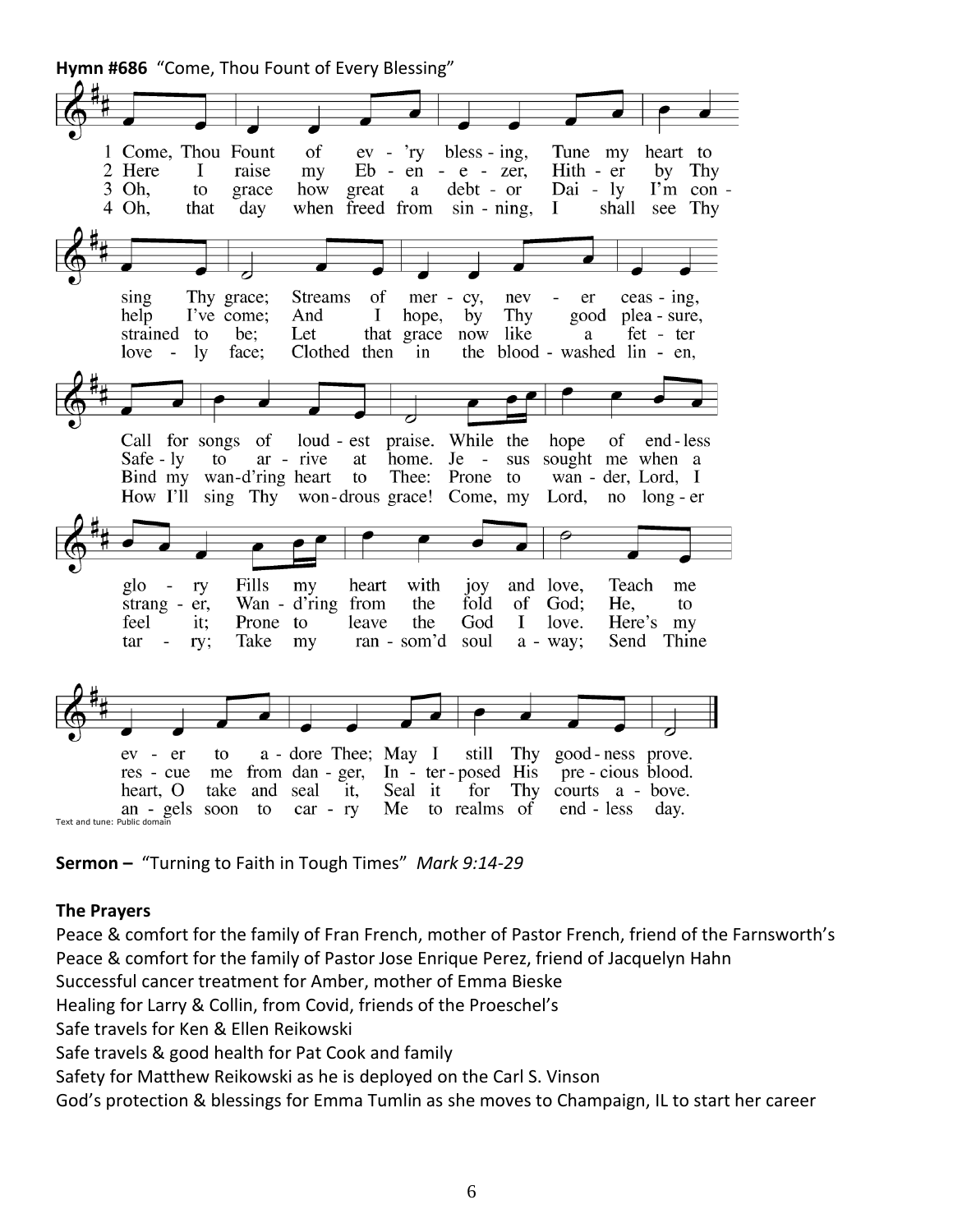(*Please help us keep our attendance numbers accurate by filling out the attendance cards and putting in basket on the way out.)*

# **The Lord's Prayer**

**All: Our Father who art in heaven, hallowed be Thy name, Thy kingdom come, Thy will be done on earth as it is in heaven; give us this day our daily bread; and forgive us our trespasses as we forgive those who trespass against us; and lead us not into temptation, but deliver us from evil. For thine is the kingdom and the power and the glory forever and ever. Amen.**

## **The Words of Institution** *Matthew 26:26-28*

- **P:** Our Lord Jesus Christ, on the night when He was betrayed, took bread, and when He had given thanks, he broke it and gave it to the disciples and said: "Take, eat; this is My body, which is given for you. This do in remembrance of Me." In the same way also He took the cup after supper, and when He had given thanks, He gave it to them, saying: "Drink of it, all of you; this cup is the New Testament in My blood, which is shed for you for the forgiveness of sins. This do, as often as you drink it, in remembrance of Me."
- **P:** The peace of the Lord be with you always.
- **C: Amen.**

# **Pax Domini**

- P: The peace of the Lord be with you always.
- **C: Amen.**

## **Agnus Dei**

**C: O Christ, Thou Lamb of God, that takest away the sin of the world, have mercy upon us. O Christ, Thou Lamb of God, that takest away the sin of the world, have mercy upon us. O Christ, Thou Lamb of God, that takest away the sin of the world, grant us Thy peace. Amen.**

# **Distribution**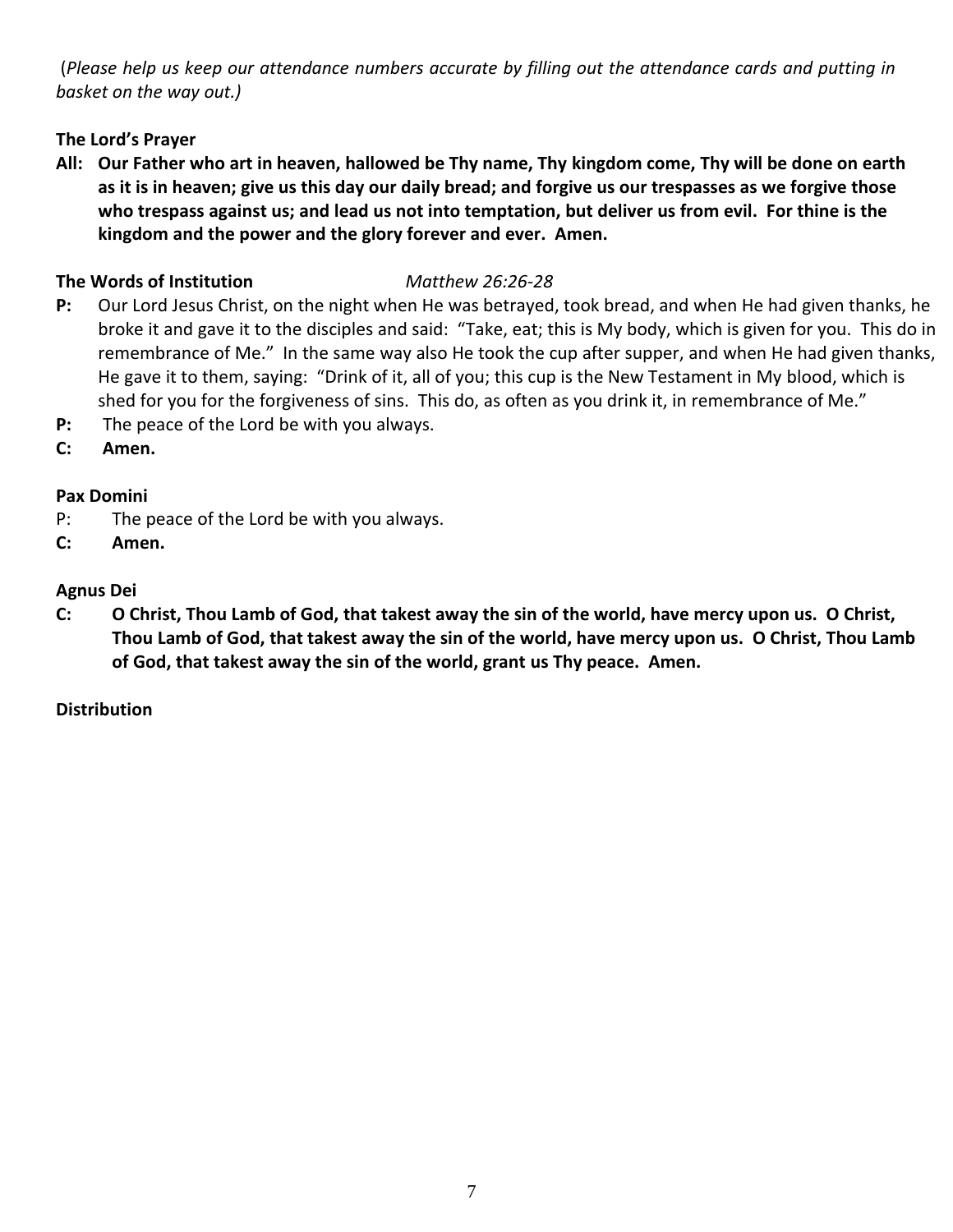**Distribution Hymn: #617** "O Lord, We Praise Thee"

 $1\ 0$ Thee. bless Thee, and Lord, we praise  $a$ dore Thee. 2 Thy  $ho - ly$ bod  $in$ to death was  $giv - en$ , y  $\overline{\phantom{a}}$ 3 May God be - stow His grace and on **us** fa - vor In thanks -  $giv - ing$ bow be fore Thee. Thou with Thy Life to win for us in heav en. No great - er That we  $fol - low$ Christ our Sav ior And live to bod - y Thy blood didst nour - ish and Our weak souls that love than this to Thee could bind us; May this feast there love  $u$  - nion de - spise this geth - er here in and Nor  $\overline{\mathbf{o}}$  $\Omega$ ish: cy! they may flour Lord, have mer  $\overline{a}$ of re mind us!  $\Omega$ Lord, have mer  $\frac{1}{2}$ cy! blest Com - mu nion!  $\Omega$ Lord, have mer cy!  $\overline{a}$ May Thy  $bod - y$ , Lord, born of That Mar **y**, our kind - ness Thee Lord, Thy did  ${\bf SO}$ con - strain That Thy for - sake Let not Thy good Spir  $\sim$ it us; Grant that sor - rows did car - ry, And Thy blood sins and for us plead blood should bless and sus - tain me. All debt Thou hast paid; our Give Thy Church, Lord, to see heav'n  $-1y$  - mind  $-ed$  He make us;  $\overline{\mathbf{o}}$ ठ In all tri - al, fear, and need: O Lord, have mer cy! Peace with God once more is made: O Lord, have mer cy! O Lord, have mer Days of peace and  $u - ni - ty$ : cy! Tune: Public domain Text: © 1941 Concordia Publishing House. Used by permission: LSB Hymn License no. 110000800

### **Nunc Dimittis**

**C: Lord, now lettest Thou Thy servant depart in peace according to Thy word, for mine eyes have seen Thy salvation, which Thou hast prepared before the face of all people, a light to lighten the Gentiles and the glory of Thy people Israel. Glory be to the Father and to the Son and to the Holy Ghost; as it was in the beginning, is now, and ever shall be, world without end. Amen**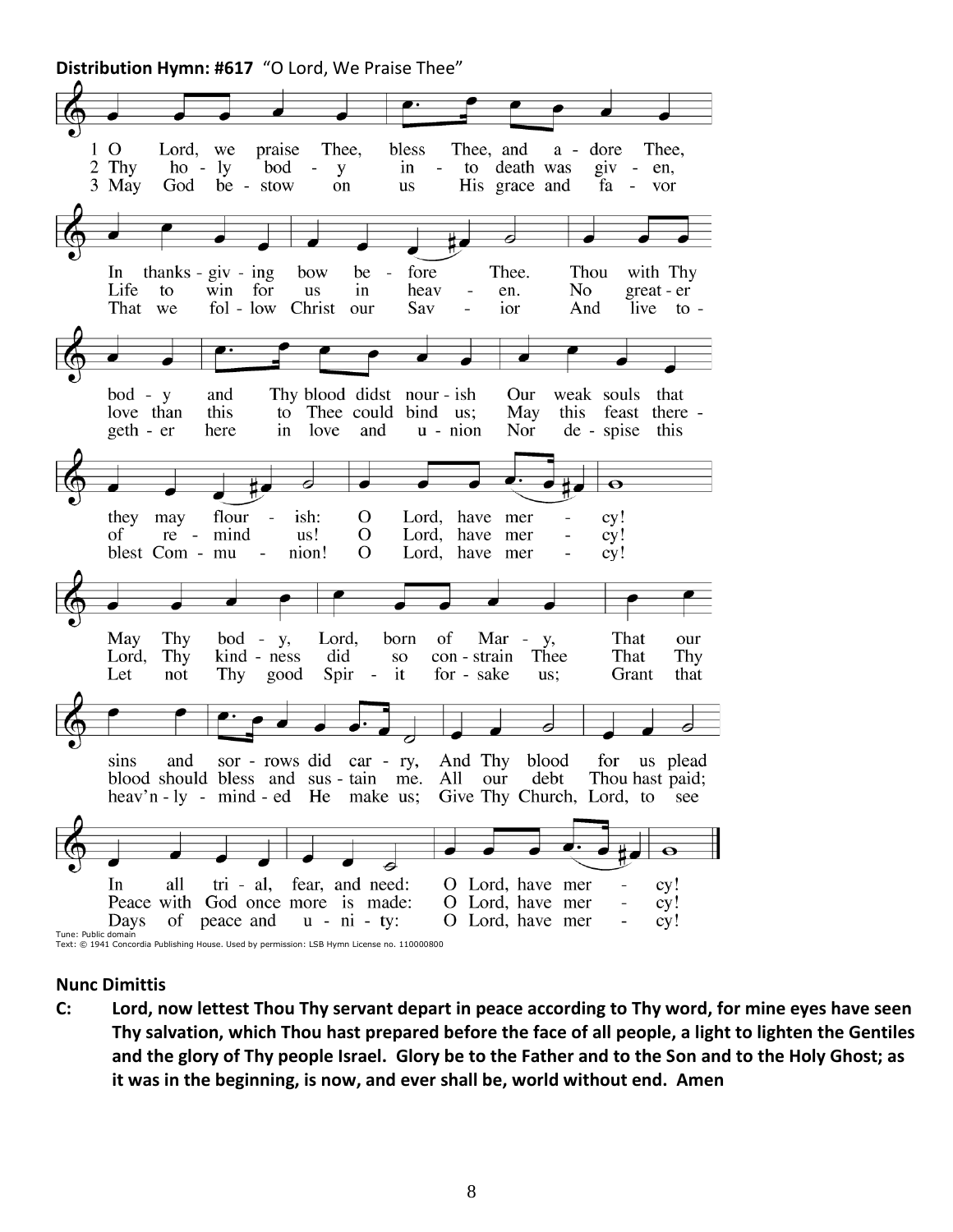### **Thanksgiving**

- P: O give thanks unto the Lord, for He is good,
- **C: and His mercy endureth forever.**
- P: Let us pray.

We give thanks to You, almighty God, that You have refreshed us through this salutary gift, and we implore You that of Your mercy You would strengthen us through the same in faith toward You and in fervent love toward one another; through Jesus Christ, Your Son, our Lord, who lives and reigns with You and the Holy Spirit, one God, now and forever.

**C: Amen.**

### **Salutation and Benedicamus**

- P: The Lord be with you**.**
- **C: And with thy spirit.**
- P: Bless we the Lord.
- **C: Thanks be to God.**

## **The Benediction**

- P: The Lord bless you and keep you. The Lord make His face shine upon you and be gracious unto you. The Lord lift up His countenance upon you and give you peace.
- **C: Amen, Amen, Amen!**

## *Offerings will be taken on your way out*

**The Closing Hymn #660** "Stand Up, Stand Up for Jesus"

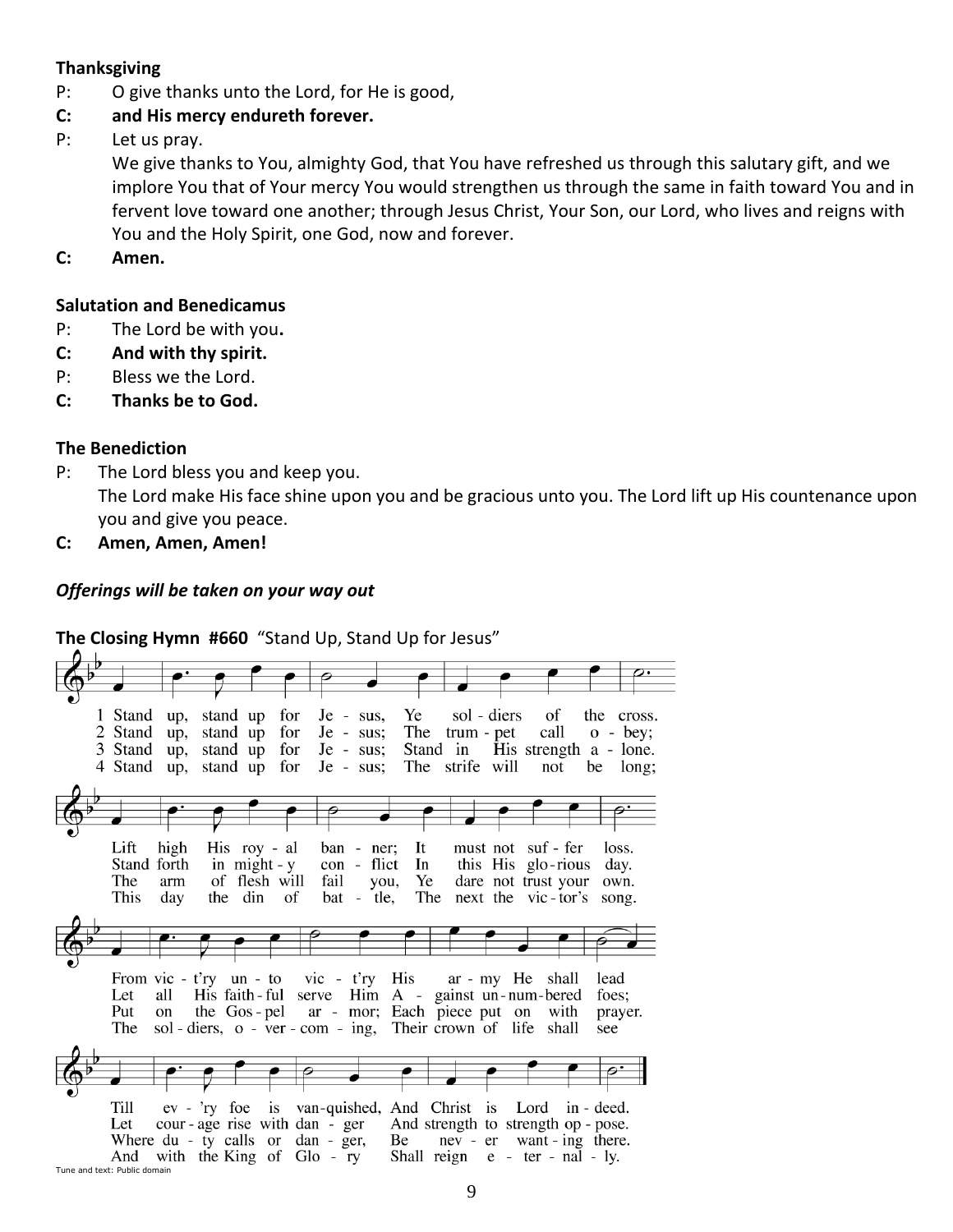## **Altar flowers are placed to the glory of God and in thanksgiving for Tom & Betsy Proeschel at being empty nesters and in loving memory of Duane Crouse, by Joan Crouse**

*Services will be live-streamed and a recording of service will be posted by the end of the day.* 

## *Please keep the church office updated on prayers that have been asked to be kept on indefinitely, military and ones for continued healing or cancer treatments.*

### **Continued Prayers**

Peace & comfort for the family of Alan Krah, father of Kym Cancela Peace & comfort for the family of James Nichols, father of Cathy Wilson Peace & comfort for the families of service men killed in Afghanistan Peace & comfort for the family of Rev. Dr. Gerald N. Schultz of Groveland, FL For the victims of Hurricane Ida Safe travel for Duane Zellmer For all the people of Haiti affected by the earthquake and flood For the people of Cuba and Afghanistan Employment for those struggling to find a job

## **Healing**

Jeff Elliott Jennifer & Kiara Springer, niece & great-niece of Bev Lowe Craig Springer, brother-in-law of Bev Lowe

## **Battling with Cancer or Serious Illness**

Yvonne Lenzen, grandmother of Grace Sierra Gloria McNail, aunt of Susan Tumlin Cheryl Ford Marie Walser, cousin of Cathy Wilson Pat, suffering with dementia, Aunt of Beth Hutches Joann, friend of Beth Hutches Anona, friend of Susan Tumlin Carol, sister of Trish Smith Chad Pry, boyfriend of Cheryl, daughter of Joan Crouse Cathy Nichols with terminal cancer, mother of Cathy Wilson Raymond, brother of Barbara LaVere David, brother of Larry Habeck Barbara LaVere Tracy, cousin of Jacquelyn Hahn Lisa Steinbrueck, niece of the Steinbrueck's Kathy, daughter of Walt Braudis Keith Stallings Alan Sparks Don Swisher, step-father of Larry Habeck Paul Braudis, brother of Walt Bill, (w/brain cancer) uncle of Brian Littrel David Parkinson, brother of Betty Loraamm Tom Meyferth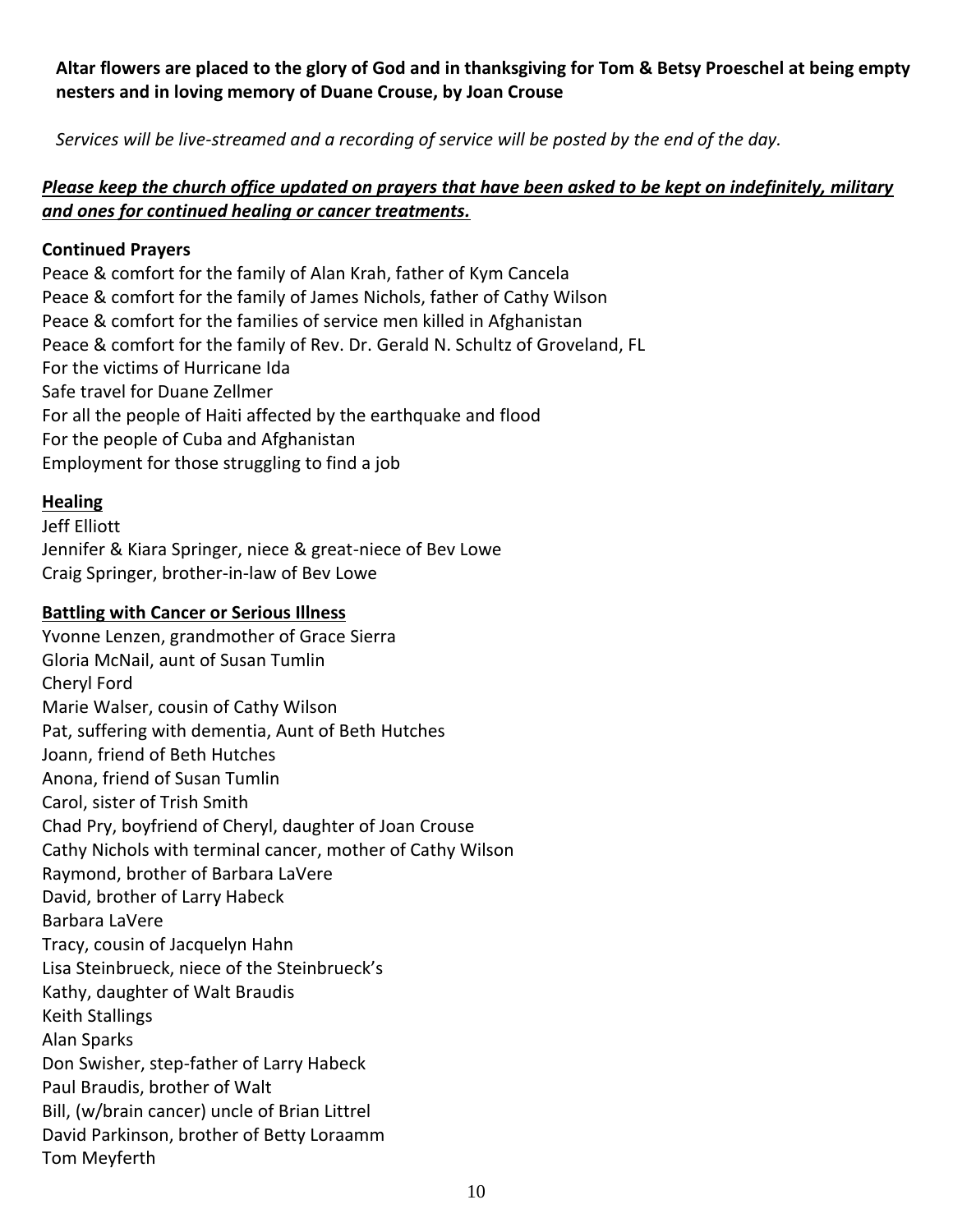### **PRAYERS FOR THOSE SERVING OUR COUNTRY**

**Safety for… and strength for families:**

Logan Crouse, US Army, great-nephew of Joan Crouse, deployed to Afghanistan Zach, son of friend of Beth Hutches, deployed to Afghanistan Samuel Drake, Captain stationed at Holloman AFB in Alamogordo, NM, son of Kerry Drake Xander Ritter stationed at Camp Pendleton, Oceanside, CA, (USMC) Matthew Albers, Major in USAF and in command in Sacramento, CA, son of Deb Albers Carson Crouse, (army) great-nephew of Joan Crouse, stationed in Georgia Gavin Mattson, para-rescue man, stationed in the Panhandle of FL, grandson of Edith Mattson Jeremy Brockmeier (USMC) & family, stationed in South Korea, son of Jerry and Janice Brockmeier

### **PRAYERS FOR OUR FAMILIES**

Sunday: Jerry & Kathy Begley Monday: Karen Bergmann Tuesday: Robert & Linda Beutel Wed: Thomas Bieske, Emma Thursday: Judy Black Friday: Thomas Blair Saturday: Kim Blomquist, John

### **PRAYERS FOR OUR SCHOOL STUDENTS & FAMILIES**

|          | Sunday Lauren Torres-Diaz |
|----------|---------------------------|
|          | Monday: Richard Toussaint |
|          | Tuesday: James Turner     |
| Wed:     | Genesis Vargas            |
| Thurs:   | Peyton Vasilakos          |
| Friday:  | Valeria & Vanessa Vigoa   |
| Saturday | John Luke Visnovec        |